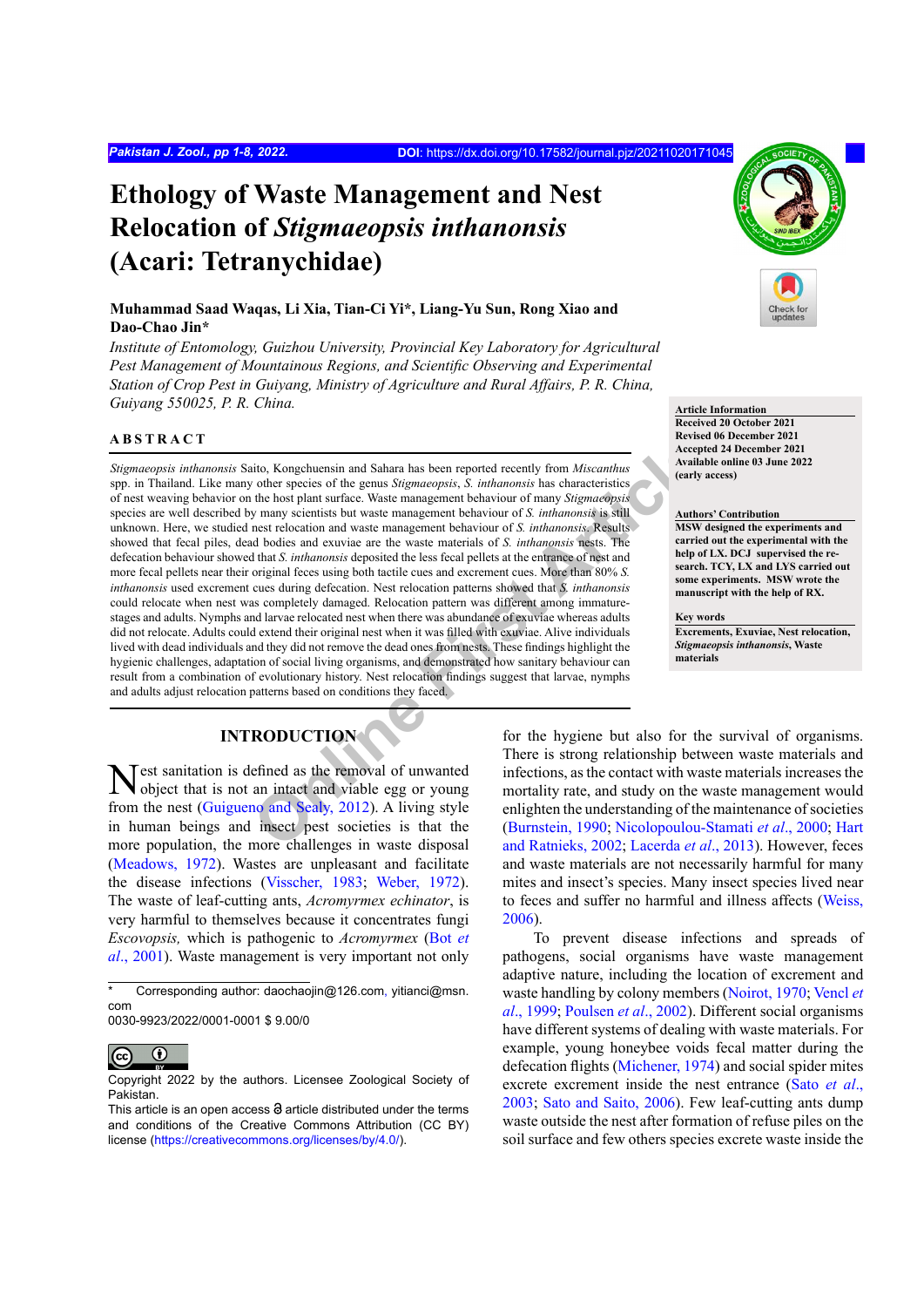nest in specialized refuse chambers (Bot *et al*[., 200](#page-5-1)1; [Farji-](#page-5-5)[Brener and Medina, 2000](#page-5-5)). Labor of leaf-cutting ants play major role in the nest sanitation, only specialized members enter the refuse chamber for sanitation ([Farji-Brener and](#page-5-5) [Medina, 2000](#page-5-5); [Hart and Ratnieks, 2001](#page-5-6); [Ballari](#page-5-7) *et al*., [2007\)](#page-5-7). Waste management by ant colonies depended on the pathogenicity level of the waste materials and presence of vulnerable ant individuals [\(Pereira](#page-6-7) *et al*., 2020).

**EXERIALS AND**<br>
Sistemative that the complete damage of nest)<br>
(collection and mathra[in](#page-7-5)ing Sistems the to complete damage of nest)<br>
Collection and mathraining Sistems to the confluence of the[ir](#page-5-10) life,<br>
Collection and mathra Nest relocation is common in social insects [\(Pratt,](#page-6-8) [2019](#page-6-8); [Tschinkel, 2014](#page-7-4)). There are four types of nest relocations such as (1) legionary nomads (a condition which colonies do not inhabit established nest structures and move at a high frequency to gain access to prey), (2) unstable nesting (relocation due to ephemeral nesting environment), (3) intrinsic nest relocation (relocation due to discrete nesting environment) and (4) adventitious nest relocation (relocation due to complete damage of nest) [\(McGlynn, 2012\)](#page-6-9). Some species move as part of their life, but the majority move due to unfavorable biotic and abiotic factors, including microclimate fluctuation (Gordon, 1992; [Heller and Gordon, 2006](#page-5-9); McGlynn *et al*., 2010), physical disturbance (Möglich, 1978; Tay and Lee, 2015), intra and interspecific competition (Smallwood, 1982; Droual, 1984; Dahbi *et al*., 2008), resource scarcity (McGlynn *et al*., 2004; [McGlynn, 2006\)](#page-6-14), and predator or parasite pressure (Droual, [1984](#page-5-10); [McGlynn](#page-6-13) *et al*., 2004; Smallwood and Culver, 1979). The members of social animal may face death due to unfavorable biotic and abiotic factors. Species from different taxa recognize and treat corpses with specific behavior to reduce potential deleterious health effect. Initially, Corpse removal (necrophoresis) was coined by Wilson *et al*. (1958). Social insects removed dead colony members from their nests (Choe *et al*[., 2009;](#page-5-11) Visscher, 1983) and this behaviour is prevalent in honey bees (Visscher, 1983) and ants (Wilson *et al*[., 1958](#page-7-5); [Haskins and Haskins, 1974](#page-5-12); Julian and Cahan, [1999](#page-5-13)). One alive worker can carry one dead individual at a time; therefore, it is considered not a labor-intensive job, and it is expected to be an efficient solution when the number of corpses is low. This behaviour provides fitness benefits to the colony through keeping the nest a sanitary environment (Diez *et al*[., 2014\)](#page-5-14).

Spider mites of the genus *Stigmaeopsis* Banks (Acari: Tetranychidae) construct and live in colony under tunnellike silk woven nests formed on the abaxial side of the leaf surface [\(Saito, 1997;](#page-6-16) Saito *et al*[., 2004\)](#page-6-17). All species of this genus have well developed waste-management adaptive nature, all nest members excrete their excrement at specific sites but these excrement sites and the rules underlying the waste management are different among species [\(Sato](#page-6-6) [and Saito, 2006\)](#page-6-6). *S. inthanonsis* is a newly described species recently from grasses *Miscanthus* spp. in Thailand by Saito *et al*[. \(2019\)](#page-6-18), which we also found on bamboo *Sasa senanensis* (Franchet et Savatier) Rehder and grass *Miscanthus sinensis* Andersson in Guiyang, China, but its management behaviour of nest waste material and waste is still unknown. Similar to other *Stigmaeopsis* species *S*. *inthanonsis* develop and live in the nest on the abaxial side of bamboo leaves and are ideal mite specie for studying the nature of waste management for few reasons. First, females construct small nest and in which they lay eggs that are easily observable. Second, nest colonies have large number of larvae, nymphs and adults that constantly live with each other. Overall objective of this study was to determine number of waste materials inside the nest and methods to cope with these waste materials in this species.

## **MATERIALS AND METHODS**

*Collection and maintaining* Stigmaeopsis inthanonsis *culture*

*S. inthanonsis* population was initially obtained from bamboo plants, *Sasa senanensis* (Franchet et Savatier) Rehder (Poaceae) at the West Campus of Guizhou University. The mite population was maintained on bamboo leaves in the rearing chamber at  $25 \pm 2$ °C, 70  $\pm$ 5% RH, and 12:12 L: D photoperiod in the laboratory.

*Determining the precise deposition pattern of waste material pattern of* S. inthanonsis

To find the precise deposition pattern of waste materials of *S. inthanonsis*, a preliminary experiment was conducted in small experimental units/ leaf arenas in a climate control chamber at  $25 \pm 2$  °C,  $70 \pm 5\%$  RH, and L12:D12 photoperiod. The leaf arena was comprised of a fresh medium aged bamboo leaf surrounded by water-soaked cotton swab in a petri dish, ten each of adult males and females, collected from the mite culture, were introduced in each leaf arena in petri dish. As mites constructed the nest, the arenas along with petri dishes were taken out the rearing chamber for recording data under a stereomicroscope (Nikon SMZ 645, Japan) after every 24 h and were returned to the rearing chamber each time after taking data. The deposition, distribution and management pattern of the waste materials in the nest were observed under the stereomicroscope. There was three experimental units. In each experimental unit, there were ten treatments (petri dishes). There was total thirty treatments.

After determining the precise deposition place of waste materials in the nest, two following manipulation experiments were conducted to know that mites (adults, nymphs and larvae) use either tactile cues to excrete the excrement (hypothesis -1) or they depend upon olfactory stimuli from deposited feces (hypothesis -2).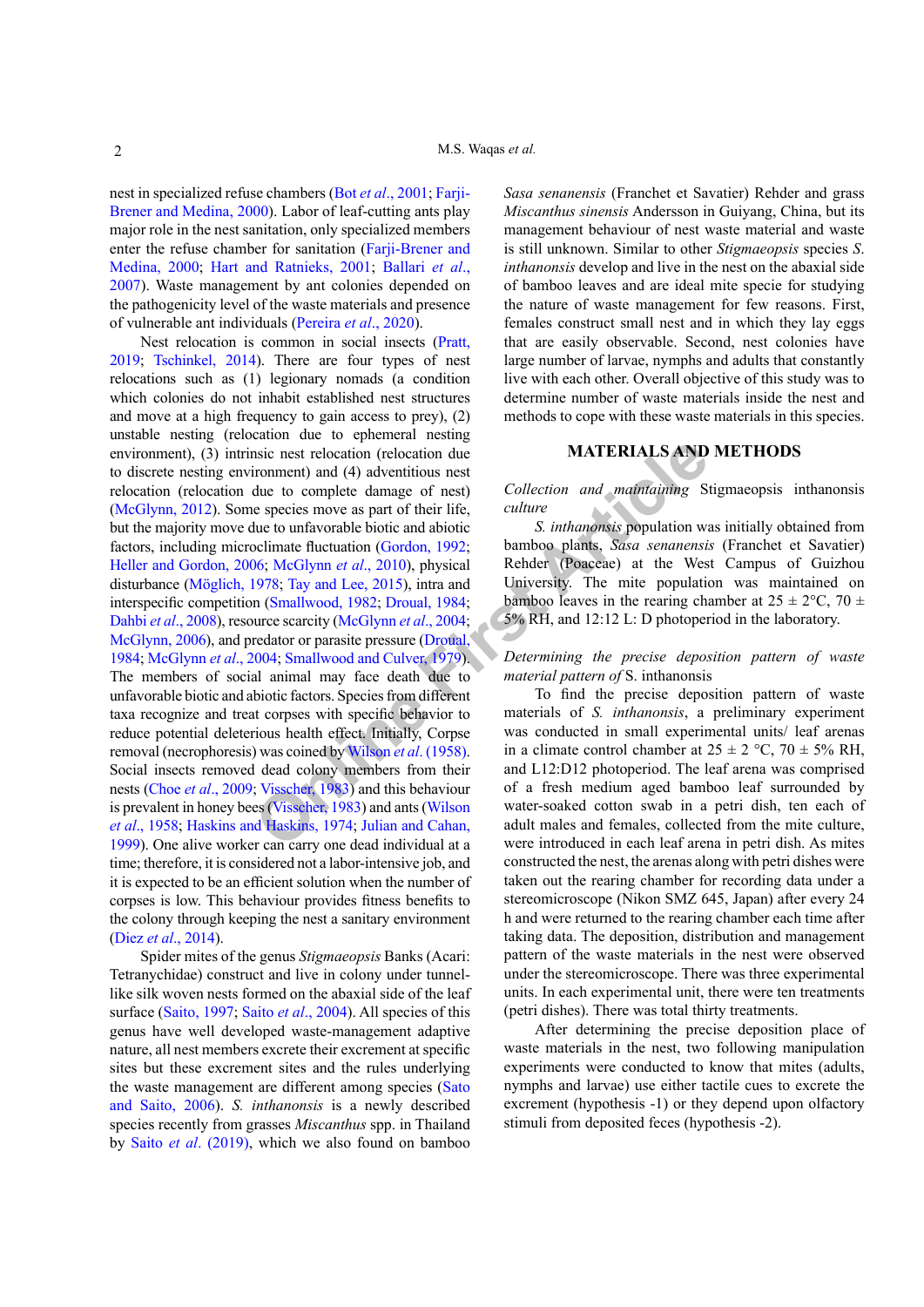*Determining the effect of the same nest feces on the defecation behavior of* S. inthanonsis

The nests containing all colony members (larvae, nymphs, adults) (from the preliminary experiment) were selected for this experiment to find out whether *S. inthanonsis* use tactile stimuli or excrement odor cues to deposit excrements at defecation site (Nest not containing all colony members was removed from the leaf arenas). There were four treatments each with three replications: T1 in which all the excrements deposited at original place near the entrance of the nest were moved to a new place just interior to the original place. T2 in which all the excrements at original place were moved to center of nest. T3 in which all the excrements deposited at original place near the entrance of the nest were moved to a new place just at the end of nest after opening new entrance at the end of nest. In T4 the original excrements were not removed. The observations were taken after every 24 h for five days to find the newly deposited excrement place under the stereomicroscope. Number of feces were counted at the nest entrance and near the feces to observe either *S. inthanonsis* used tactile stimuli or excrement odor cues to deposit excrements at defecation site.

# *Determining the effect of the other nest feces on the defecation behavior of* S. inthanonsis

Nests containing all colony members (larvae, nymphs, adults) were selected to study the effect of other nest feces on the defecation behaviour of *S. inthanonsis*. The excrements of other nests were manually deposited after making artificial entrance in the nest just opposite to the original nest entrance by the following way:

Treatment 1 (T1): All the excrements deposited at their original place were removed and the excrements of other nest were placed on the new entrance (artificially made) opposite to the original entrance of the nest.

Treatment 2 (T2): All the excrements deposited at the original site were keep at the original place and the excrements of other nest were placed on the new entrance (artificially made) opposite to the original entrance of the nest.

Treatment 3 (T3): The excrements deposited at the original place were moved to the new entrance (artificially made) opposite to the original entrance of the nest and the excrements of other nest were placed near the original entrance.

Treatment 4 (T4): The excrements deposited at the original place were not removed. This treatment (T4) was considered as control treatment for this experiment.

The observations were taken after every 24 h for five days to find the newly deposited excrement place under the stereomicroscope. Number of feces were counted at the nest entrance and near the feces to observe either *S. inthanonsis* used tactile stimuli or excrement odor cues to deposit excrements at defecation site. There were five treatments each with three replications.

#### *The colony relocation behaviour of* S. inthanonsis

e nest were moved to a new place<br>
e nest were moved to a new place<br>
e taken after opening new entrance at the end<br>
mymphs and adults) were either<br>
eithen<br>
article taken after every 24 h for five to move out. If the colony All movable stages (larvae, nymphs and adults) of *S. inthanonsis* were reared on the leaf arenas comprised of the bamboo leaves (*S. senanensis*) in the petri dishes at  $25 \pm 1$ °C, 65–75% RH, and 12:12 h light: Dark cycle. Mites were allowed to reproduce and built the nests. Two treatments and a control treatment were made to study the colony relocation. In 1st Treatment, some nests with larvae, nymphs and adults were cleaned from exuviae and other waste materials. In  $2<sup>nd</sup>$  treatment, the nests (with larvae, nymphs and adults) were either filled with exuviae or removed their covers to motivate the mites inside the nests to move out. If the colony members (larvae, nymphs and adults of both sexes) were displacing from the nests which were filled with exuviae, then relocation was considered. If the colony members were not displaced from the nest which was filled with exuviae, and expanded the same nest, then relocation was not considered. In control treatments larvae, nest was neither cleaned nor filled with exuviae which motivated the mites to displace from the nest. Only the alive individuals were observed. Dead individuals, if there were, were not considered.

#### *Corpse management behaviour of* S. inthanonsis

This experiment was designed to investigate that how *S. inthanonsis* manage dead individuals in the colony/ nest. The nests containing all colony members (larvae, nymphs and adults of both sexes) were taken from the stock culture (maintained on the bamboo leaves). The mites of all colony members in the nests were reared on a leaf arena comprised of bamboo leaves in the petri dishes at  $15 \pm 1$ °C, 65–75% RH, and 12:12 h light: dark cycle. The colony members were killed randomly with the help of sharp needle in the nests by three ways:

 Treatment 1 (T1): 30% colony members were killed and 70% colony members were kept alive.

Treatment 2 (T2): 50% colony members were killed and 50 % were kept alive.

Treatment 3 (T3), 70 % colony members were killed and 30% colony members were kept alive.

The proportionate number of all colony members (larvae, nymphs and adults) were killed. Each treatment was replicated ten times. Observation was made daily for fifteen days to observe the corpse management behaviour of *S. inthanonsis*. It was hypothesized that replacement of dead individuals with alive individuals in the nests reflects the corpse management behavior of the *S. inthanonsis*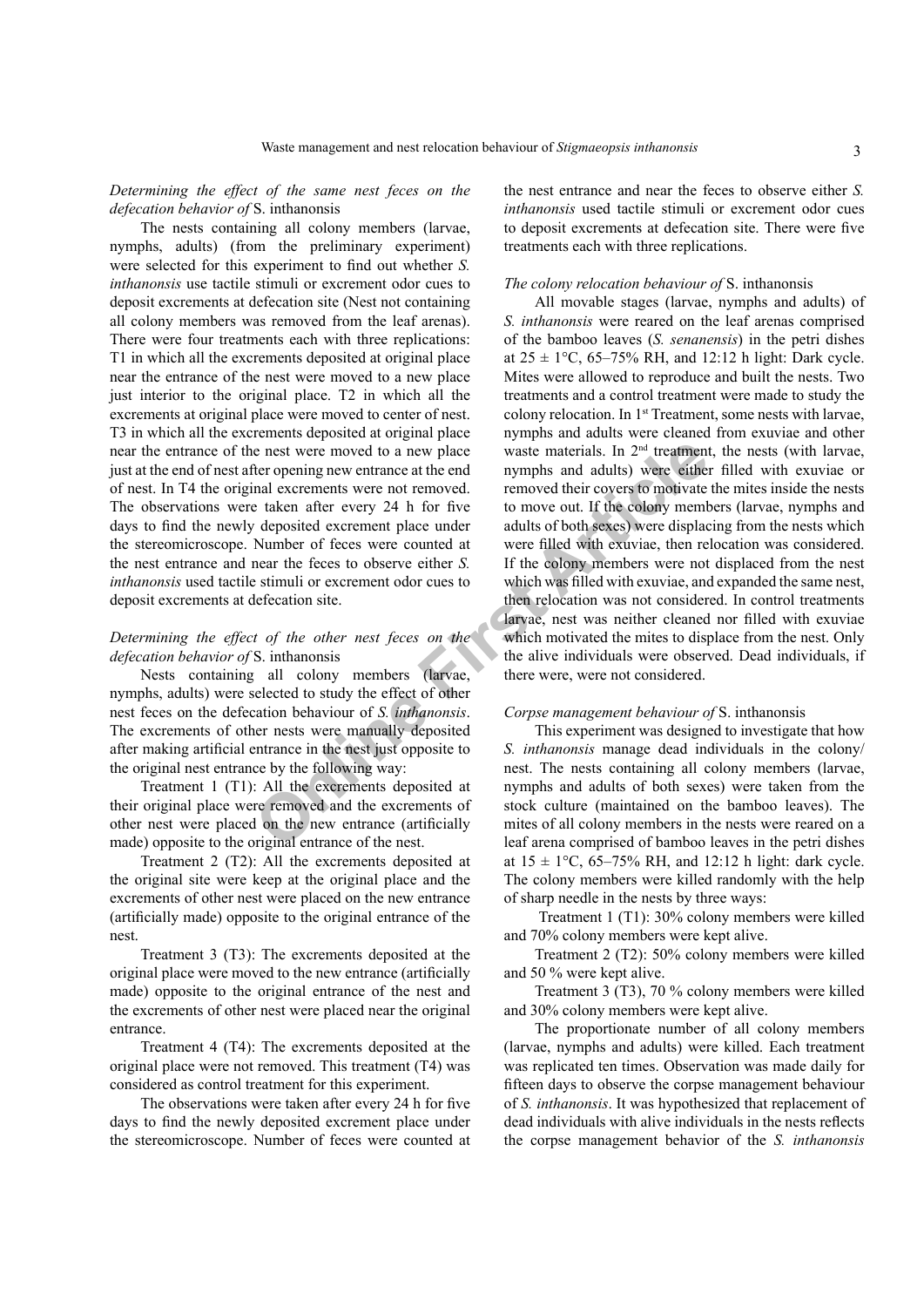(hypothesis 1). The presence of dead individuals with alive colony members will reveal that *S. inthanonsis* do not have corpse management behaviour (hypothesis 2). This experiment was conducted at 15 °C during the December and January because *S. inthanonsis* start dying at 25 °C during these months due to diapause initiation.

### *Statistical analysis*

Differences between the effect of excrement cues and tactile cues on the defecation behaviour of *S. inthanonsis* and effect of only excrement cues on defecation behavior was tested with Friedman test. One way analysis of variance (ANOVA) was carried out to compare relocations of adults, larvae and whole colony followed by post hoc Tukey tests. Significantly different means were separated by Tukey's HSD test  $(P < 0.05)$ . All statistical analyses were run in SPSS software (SPSS Inc., 2007).

### **RESULTS AND DISCUSSION**

#### *Deposition pattern of waste material*

In all treatments, there were three kinds of waste materials, excrements, dead individuals and exuviae in *S. inthanonsis* nests. Colony member's excrements were concentrated at the nest entrance whereas dead bodies and exuviae were present randomly in the nest. Observation on waste management of *Stigmaeopsis* mite species are very important for sanitation purposes as they live in the colony form in the nests (Sato *et al*., 2003). Defecation sites varied among *Stigmaeopsis* species. *S. miscanthi* defecate near the nest entrances (Sato *et al*., 2003). *S. longus* females defecate only one site of nest, whereas *S. takahashii* and *S. saharai* defecate at two sites of nest (Sato and Saito, [2006\)](#page-6-6). *S. nanjingensis* and *S. miscanthi* defaecate inside the nest, while *S. celarius*, *S. temporalis*, *S. longus*, *S. saharai*, *S. tenuinidus*, *S. takahashii* and *S. tegmentalis* defaecate outside their nests (Saito *et al*[., 2019](#page-6-18)).

#### *Effect of the same nest feces on the defecation behavior*

*Stigmaeopsis* species used excrement cues or tactile stimuli to excrete their excrements ([Sato and Saito, 2008\)](#page-6-19), but this phenomenon was unknown in *S. inthanonsis*. In the present experiment, we find that the defecating excrement of *S. inthanonsis* is significantly different (N  $= 30$ , t-test, df=28, t=-41.43, P < 0.001) in using the cues under different circumstances, 81% of the individuals used excrement cues to defecate excrements and 19% used tactile stimuli when excrements was deposited interior to the nest entrance; while 88% used excrement cues and 12% used tactile stimuli ( $N = 30$ , t-test, df=28, t=36.92,  $P \leq 0.001$ ) when excrements was deposited at the middle of nest; and 98% used excrement cues and only 2% used

tactile stimuli ( $N = 30$ , t-test, df=28, t=-163.01, P < 0.001) when excrements was deposited at the end of nest after opening new entrance. In the control treatment, relocation of excrements did not alter the defecation behavior of *S. inthanonsis*. More than 80% of the members used excrement cues to defecate excrement. From our findings, we could suggest that excrement cues had a higher effect on *S. inthanonsis* defecation behavior. Similar defecation behaviour was recorded in *S. longus* and *S. miscanthi*, as they used excrement cues of fecal piles, though *S. longus* was less affected from excrement cues than *S. miscanthi* (Sato *et al*[., 2003;](#page-6-5) [Sato and Saito, 200](#page-6-6)6). Contrarily, *S. takahashii* and *S. saharai* used tactile stimuli for excreting fecal piles and did not respond to the relocation of fecal piles. They always excrete near the nest opening, which they distinguish by tactile stimuli [\(Sato and Saito, 200](#page-6-6)6).

# *Effect of the other nest feces on the defecation behavior*

**COLUMBER 11**<br>
(P < 0.05). All statistical analyses they distinguish by tactile stimu[li](#page-6-5)ar<br>
(P < 0.05). All statistical analyses they distinguish by tactile stimulation<br>
(P < 0.05). All statistical analyses they distinguis Data about relocation of nest feces showed that 95% of *S. inthanonsis* mites ( $N = 30$ , t-test, df=28, t=96.26, P <0.001) used tactile cues and 5% used excrement cues to excrete excrement when excrements of other nest were placed on the new entrance (artificially made) opposite to the original entrance of the nest; 12% of *S. inthanonsis* (N  $= 30$ , t-test, df=28, t=-68.56, P <0.001) used tactile cues and 88% used excrement cues to excrete excrement when excrements of other nest were placed near the original entrance; and all *S. inthanonsis* (100%) used tactile stimuli to excrete excrement when all excrements deposited at the original site and the excrements of other nest were placed on the new entrance (artificially made), opposite to the original nest entrance. *S. takahashii* and *S. longus,* which excrete excrement on the both side of nests, and *S. miscanthi* which defecate on original site after manipulation of fecal pellets (Sato and Saito, 2006). Moreover, *S. inthanonsis* construct large nests by expanding their original nests, and all members live in large group forms. Nest members defend the young individuals, allowing increases in the number of nest members (Saito, 1986; [Mori and Saito, 2005\)](#page-6-20).

#### *Colony relocation behaviour*

Larvae and nymphs of *S. inthanonsis* significantly (F<sub>1</sub>,  $_{34}$  = 21.83, P < 0.001) relocated whereas adults were not relocated ( $F<sub>1,34</sub> = 1.545$ , P=.222) when nest was filled with exuviae. Relocation percentage of the larvae and nymphs was 90% when compared with control that was 25% [\(Fig.](#page-4-0)  [1A](#page-4-0)). Adult's relocation percentage was only 1.66% when compared with control that has 0.55% relocation [\(Fig.](#page-4-0)  [1](#page-4-0)B). Adults extend their original nest whereas larvae relocate the nest. In colony relocation experiment, all colony members (larvae, nymphs and adults) significantly relocated when nest was removed from the upper side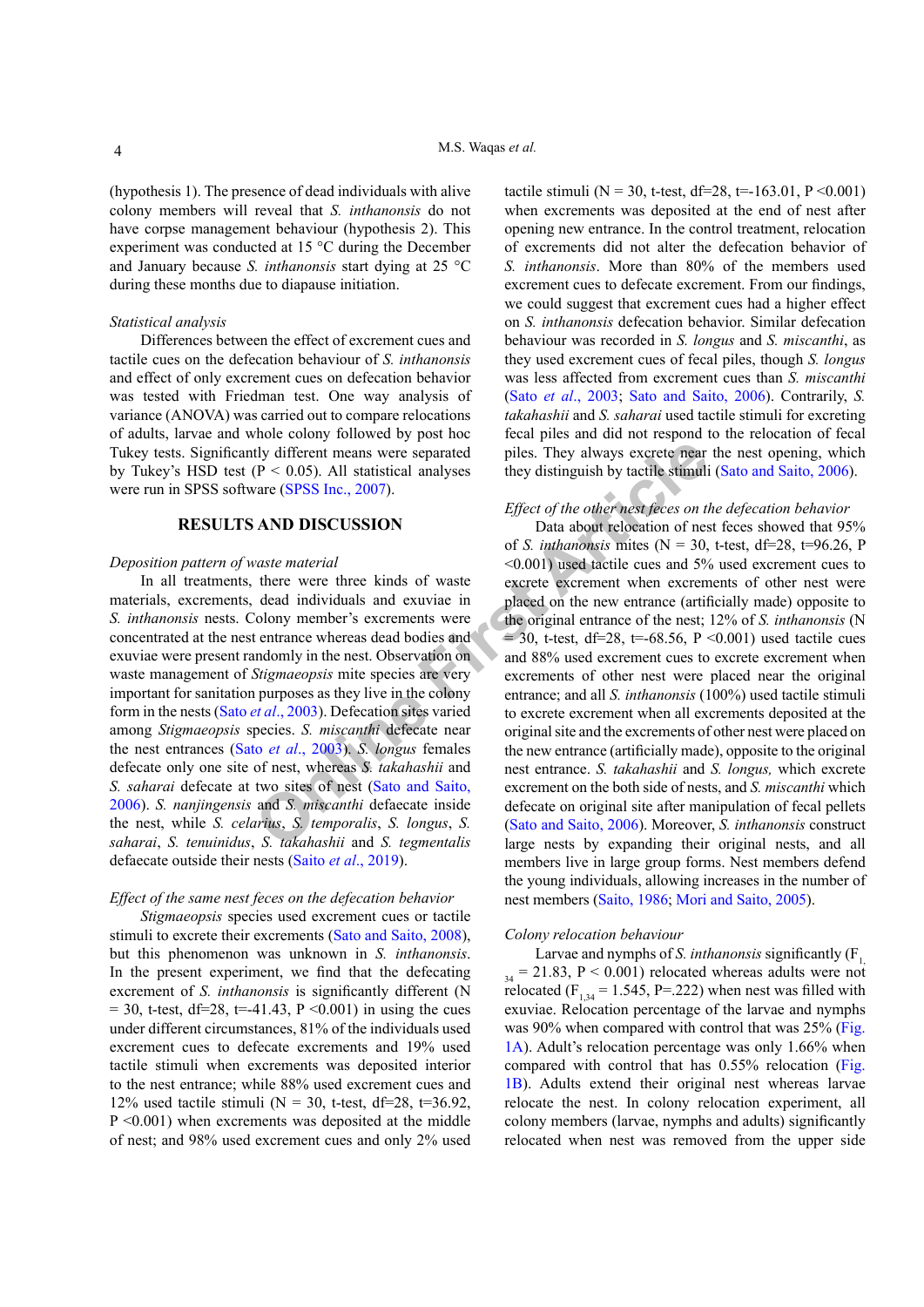

<span id="page-4-0"></span>Fig. 1. Percentage of larvae relocation (A), adult relocation (B), and colony relocation (C). Percent relocation are shown as the mean  $\pm$  SE. Different letters indicate significant differences among relocated colony larvae and nymph and adult colonies.

 $(F_{1, 24} = 729.05, P < 0.001)$ . All colonies of *S. inthanonsis* were relocated as compare to control [\(Fig. 1](#page-4-0)C). From these findings, we can suggest that *S. inthanonsis* adults have the ability to build nests while the larvae and nymphs not. When we removed nest cover, all colony members (larvae, nymphs and adults) were relocated in the new nests. However, female adults near to oviposition period left the

colony and constructed new nest for egg laying. During relocation, we observed that alive individuals moved alone. They did not carry the dead individuals, which always present in the nest. Differences in nest relocation behavior may be driven by *S. inthanonsis* life stages, adults may have but young ones do not have ability to construct nest. Although higher density of young ones might result less relocation and less resource availability, nest relocation benefits must be weighed against its costs. Relocation may be risky ([Franks](#page-5-15) *et al*., 2003) and energetically taxing for the creation, and the time (days) spent on relocating could also lost foraging [\(Brown, 1999\)](#page-5-16). In insects, nest relocations mainly occur due to microclimatic conditions and sudden disturbance [\(McGlynn, 2012](#page-6-9)). In mammals and birds, nest relocations occur to avoid from parasite attacks (Goguen and Mathews, 1996). So far, avoidance from parasite attacks was only demonstrated in polistine wasp *Mischocyttarus labiatus* [\(Litte, 1981\)](#page-6-21) and red wood ants *Formica rufa,* benefiting from avoiding parasite attacks in accordance with the parasitic load hypothesis was proposed by McGlynn *et al.* (2004).

### *Corpse management behaviour of* S. inthanonsis

In the all treatments, we observed that alive individuals did not remove dead individuals from their colony and alive individuals lived with dead individuals. we can suggest that like many social insects, this social mite had no corpse management behaviour. Removing of dead individuals are common in the eusocial and social insects. Honey bee *Apis mellifera* workers remove diseased larvae and dead adults from the nests [\(Arathi](#page-5-18) *et al*., 2000), termite *Reticulitermes fukienensi* workers are efficient in burying dead individuals ([Crosland](#page-5-19) *et al*., 1997) and common red ant, *Myrmica rubra*, workers remove dead nest mates within short period of time. As eusocial insects, when the alive ants relocate their nest, the dead ants are also carried by workers from the old nest to the new one (Wang *et al*[., 2018](#page-7-6)). Possible explanation is that the ants has strong jaws to capture and carry dead bodies with the help of these jaws during relocation ([Borror](#page-5-20) *et al*., 1989) but *S. inthanonsis* is lack of strong jaws.

# **CONCLUSION**

Our results showed that excrement cues play an important role in the defecation behaviour of *S. inthanonsis*. Nest relocation is variable between the immatures and adults. corpse removal behaviour is not present in this social mite. Further studies are need to carry out to know how much distance they covered during relocation, either they like to relocate closer nests or little far nests? What is the effect of relocation on the feces pattern and *S.*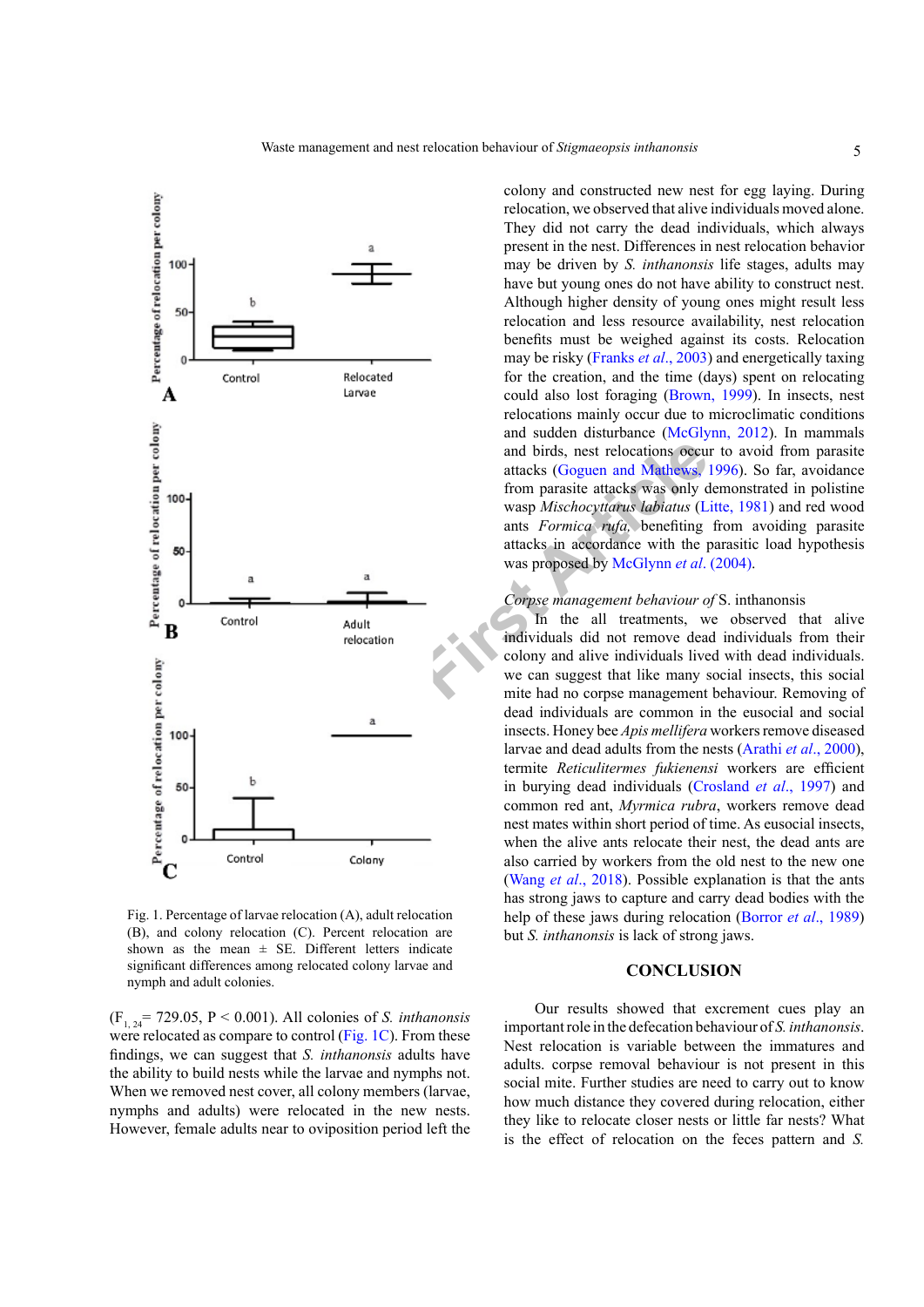M.S. Waqas *et al.*

*inthanonsis* survival?

*Statement of conflict of interest* The authors have declared no conflict of interest.

# **REFERENCES**

- <span id="page-5-18"></span>Arathi, H.S., Burns, I., and Spivak, M., 2000. Ethology of hygienic behaviour in the honey bee *Apis mellifera* L. (Hymenoptera: Apidae): Behavioural repertoire of hygienic bees. *Ethology*, **106:** 365-379. [https://](https://doi.org/10.1046/j.1439-0310.2000.00556.x) [doi.org/10.1046/j.1439-0310.2000.00556.x](https://doi.org/10.1046/j.1439-0310.2000.00556.x)
- <span id="page-5-7"></span>Ballari, S., Farji-Brener, A.G., and Tadey, M., 2007. Waste management in the leaf-cutting ant *Acromyrmex lobicornis*: division of labour, aggressive behaviour, and location of external refuse dumps. *J. Insect Behav.*, **20:** 87-98. https:// [doi.org/10.1007/s10905-006-9065-9](https://doi.org/10.1007/s10905-006-9065-9)
- <span id="page-5-20"></span>Borror, D., Triplehorn, C. and Johnson, N., 1989. *An introduction to the study of insects*. Saunders Collage. Harcourt Brace College, Estados Unidos.
- <span id="page-5-1"></span>Bot, A.N., Currie, C.R., Hart, A.G., and Boomsma, J.J., 2001. Waste management in leaf-cutting ants. *Ethol. Ecol. Evol.*, **13:** 225-237. https://doi.or [g/10.1080/08927014.2001.9522772](https://doi.org/10.1080/08927014.2001.9522772)
- <span id="page-5-16"></span>Brown, M.J.F., 1999. Nest relocation and encounters between colonies of the seed-harvesting ant *Messor andrei*. *Insect. Soc*., **46:** 66–70. https://doi. [org/10.1007/s000400050114](https://doi.org/10.1007/s000400050114)
- <span id="page-5-2"></span>Burnstein, D.E., 1990. Progressivism and urban crisis: The New York city garbage workers' strike of 1907. *J. Urban Hist.*, **16:** 386-423. https://doi. [org/10.1177/009614429001600404](https://doi.org/10.1177/009614429001600404)
- <span id="page-5-11"></span>Choe, D.H., Millar, J.G., and Rust, M.K., 2009. Chemical signals associated with life inhibit necrophoresis in Argentine ants. *Proc. natl. Acad. Sci.*, **106:** 8251- 8255.<https://doi.org/10.1073/pnas.0901270106>
- <span id="page-5-19"></span>Crosland, M.W.J., Lok, C.M., Wong, T.C., Shakarad, M., and Traniello, J.F.A., 1997. Division of labour in a lower termite: the majority of tasks are performed by older workers. *Anim. Behav.*, **54:** 999-1012. <https://doi.org/10.1006/anbe.1997.0509>
- <span id="page-5-13"></span>Dahbi, A., Retana, J., Lenoir, A., and Cerdá, X., 2008. Nest-moving by the polydomous and *Cataglyphis iberica*. *J. Ethol.*, **26:** 119-126. [https://doi.](https://doi.org/10.1007/s10164-007-0041-4) [org/10.1007/s10164-007-0041-4](https://doi.org/10.1007/s10164-007-0041-4)
- <span id="page-5-14"></span><span id="page-5-4"></span>Diez, L., Lejeune, P., and Detrain, C. 2014. Keep the nest clean: survival advantages of corpse removal in ants. *Biol. Lett.*, **10:** 20140306. [https://doi.](https://doi.org/10.1098/rsbl.2014.0306) [org/10.1098/rsbl.2014.0306](https://doi.org/10.1098/rsbl.2014.0306)
- <span id="page-5-10"></span>Droual, R., 1984. Anti-predator behaviour in the ant *Pheidole desertorum*: The importance of multiple

nests. *Anim. Behav.*, **32:** 1054-1058. [https://doi.](https://doi.org/10.1016/S0003-3472(84)80221-3) [org/10.1016/S0003-3472\(84\)80221-3](https://doi.org/10.1016/S0003-3472(84)80221-3)

- <span id="page-5-5"></span>Farji-Brener, A.G., and Medina, C.A., 2000. The importance of where to dump the refuse: Seed banks and fine roots in nests of the leaf cutting ants *Atta cephalotes* and *A. colombica* 1. *Biotropica*, **32:** 120-126. [https://doi.org/10.1111/j.1744-7429.2000.](https://doi.org/10.1111/j.1744-7429.2000.tb00454.x) [tb00454.x](https://doi.org/10.1111/j.1744-7429.2000.tb00454.x)
- <span id="page-5-15"></span>Franks, N.R., Dornhaus, A., Fitzsimmons, J.P., and Stevens, M., 2003. Speed versus accuracy in collective decision making. *Proc. R. Soc. B.*, **270:** 2457-2463.<https://doi.org/10.1098/rspb.2003.2527>
- <span id="page-5-17"></span>Goguen, C.B., and Mathews, N.E., 1996. Nest desertion by blue-gray gnatcatchers in association with brownheaded cowbird parasitism. *Anim. Behav.*, **52:** 613- 619.<https://doi.org/10.1006/anbe.1996.0202>
- <span id="page-5-8"></span>Gordon, D.M., 1992. Nest relocation in harvester ants. *Ann. entomol. Soc. Am.*, **85:** 44-47. [https://doi.](https://doi.org/10.1093/aesa/85.1.44) org/10.1093/aesa/85.1.44
- <span id="page-5-12"></span><span id="page-5-9"></span><span id="page-5-6"></span><span id="page-5-3"></span><span id="page-5-0"></span>Guigueno, M.F., and Sealy, S.G., 2012. Nest sanitation in passerine birds: implications for egg rejection in hosts of brood parasites. *J. Ornithol.*, **153:** 35-52. <https://doi.org/10.1007/s10336-011-0731-0>
- X lobico[r](https://doi.org/10.1080/08927014.2001.9522772)nis: division of labour,<br>
A location of external<br>
A l. Insect Behav, 20: 87-98. https://<br>
(Sordon, D.M., 1992, Nest<br>
(Sordon, D.M., 1992, Nest<br>
(Sordon, D.M., 1992, Nest<br>
(Sordon, D.M., 1992, Nest<br>
(Sordon, D.M., Hart, A.G., and Ratnieks, F.L., 2001. Task partitioning, division of labour and nest compartmentalisation collectively isolate hazardous waste in the leaf cutting ant *Atta cephalotes*. *Behav. Ecol. Sociobiol.*, **49:** 387-392. [https://doi.org/10.1007/](https://doi.org/10.1007/s002650000312) s002650000312
	- Hart, A.G., and Ratnieks, F.L., 2002. Waste management in the leaf-cutting ant *Atta colombica*. *Behav. Ecol.*, **13:** 224-231. [https://doi.org/10.1093/](https://doi.org/10.1093/beheco/13.2.224) beheco/13.2.224
	- Haskins, C.P., and Haskins, E.F., 1974. Notes on necrophoric behavior in the archaic ant *Myrmecia vindex* (Formicidae: Myrmeciinae). *Psyche*, **81:**  258-267. <https://doi.org/10.1155/1974/80395>
	- Heller, N.E., and Gordon, D.M., 2006. Seasonal spatial dynamics and causes of nest movement in colonies of the invasive Argentine ant (*Linepithema humile*). *Ecol. Ent.*, **31:** 499-510. [https://doi.](https://doi.org/10.1111/j.1365-2311.2006.00806.x) [org/10.1111/j.1365-2311.2006.00806.x](https://doi.org/10.1111/j.1365-2311.2006.00806.x)
	- Julian, G.E., and Cahan, S., 1999. Undertaking specialization in the desert leaf-cutter ant *Acromyrmex versicolor*. *Anim. Behav.*, **58:** 437- 442.<https://doi.org/10.1006/anbe.1999.1184>
	- Lacerda, F.G., Della Lucia, T.M., DeSouza, O., de Souza, L.M., and de Souza, D.J., 2013. Task performance of midden workers of *Atta sexdens rubropilosa* Forel (Hymenoptera: Formicidae). *J. Insect Behav.*, **26:** 873-880. [https://doi.org/10.1007/](https://doi.org/10.1007/s10905-013-9403-7) [s10905-013-9403-7](https://doi.org/10.1007/s10905-013-9403-7)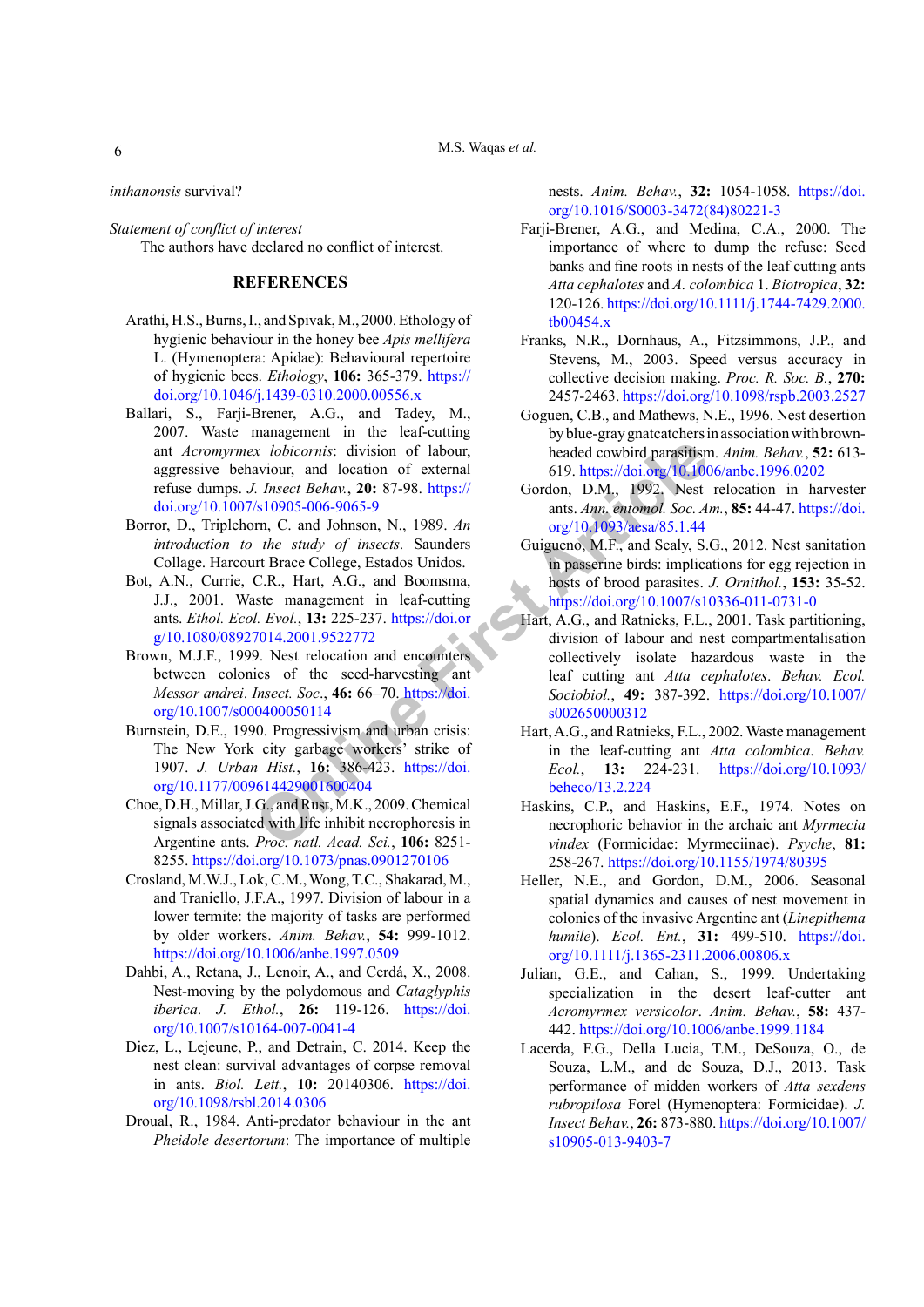- <span id="page-6-21"></span>Litte, M., 1981. *Social biology of the polistine wasp*  Mischocyttarus labiatus*: Survival in a Colombian rain forest*. Smithsonian Contributions to Zoology. <https://doi.org/10.5479/si.00810282.327>
- <span id="page-6-14"></span>McGlynn, T.P., 2006. Ants on the move: Resource *limitation of a litter nesting ant community in costa rica* 1. *Biotrop. J. Biol. Conserv.*, **38:** 419-427. <https://doi.org/10.1111/j.1744-7429.2006.00153.x>
- <span id="page-6-9"></span>McGlynn, T.P., 2012. The ecology of nest movement in social insects. *Annu. Rev. Ent*., **57:** 291–308. [https://](https://doi.org/10.1146/annurev-ento-120710-100708) [doi.org/10.1146/annurev-ento-120710-100708](https://doi.org/10.1146/annurev-ento-120710-100708)
- <span id="page-6-13"></span>McGlynn, T.P., Carr, R.A., Carson, J.H., and Buma, J., 2004. Frequent nest relocation in the ant *Aphaenogaster araneoides*: resources, competition, and natural enemies. *Oikos*, **106:** 611-621. https:// [doi.org/10.1111/j.0030-1299.2004.13135.x](https://doi.org/10.1111/j.0030-1299.2004.13135.x)
- <span id="page-6-10"></span>McGlynn, T.P., Dunn, T., Wayman, E., and Romero, A. 2010. A thermophile in the shade: Light-directed nest relocation in the costa Rican ant *Ectatomma ruidum*. *J. trop. Ecol.*, **26:** 559-562. https://doi. [org/10.1017/S0266467410000313](https://doi.org/10.1017/S0266467410000313)
- <span id="page-6-0"></span>Meadows, D.H., 1972. *The limits to growth: A report for the Club of Rome's project on the predicament of mankind*. Universe Books, New York. https:// [doi.org/10.1349/ddlp.1](https://doi.org/10.1349/ddlp.1)
- <span id="page-6-4"></span>Michener, C.D., 1974. *The social behavior of the bees: A comparative study*. Harvard University Press. pp. 422.
- Möglich, M., 1978. Social organization of nest emigration in *Leptothorax* (Hym., Form.). *Insect. Soc.*, **25:** 205-225. https://doi.org/10.1007/ [BF02224742](https://doi.org/10.1007/BF02224742)
- <span id="page-6-20"></span>Mori, K., and Saito, Y., 2005. Variation in social behavior within a spider mite genus, *Stigmaeopsis* (Acari: Tetranychidae). *Behav. Ecol.*, **16:** 232-238. <https://doi.org/10.1093/beheco/arh157>
- <span id="page-6-5"></span><span id="page-6-1"></span>Nicolopoulou-Stamati, P., Hens, L., and Howard, C.V., 2000. *Health impacts of waste management policies*. Springer Netherlands, Dordrecht, The Netherlands. [https://doi.org/10.1007/978-94-015-](https://doi.org/10.1007/978-94-015-9550-6) [9550-6](https://doi.org/10.1007/978-94-015-9550-6)
- <span id="page-6-12"></span><span id="page-6-2"></span>Noirot, C., 1970. The nests of termites. In: *Biology of termites, vol. 2* (eds. K. Krishna and F.M. Weesner). Academic press, New York. pp. 73–125.
- <span id="page-6-15"></span><span id="page-6-7"></span>Pereira, H., Jossart, M., and Detrain, C., 2020. Waste management by ants: The enhancing role of larvae. *Anim. Behav.*, **168**: 187-198. [https://doi.](https://doi.org/10.1016/j.anbehav.2020.08.017) [org/10.1016/j.anbehav.2020.08.017](https://doi.org/10.1016/j.anbehav.2020.08.017)
- <span id="page-6-11"></span><span id="page-6-3"></span>Poulsen, M., Bot, A.N., Nielsen, M.G., and Boomsma, J.J., 2002. Experimental evidence for the costs and hygienic significance of the antibiotic metapleural gland secretion in leaf-cutting ants. *Behav. Ecol.*

*Sociobiol.*, **52:** 151-157. [https://doi.org/10.1007/](https://doi.org/10.1007/s00265-002-0489-8) [s00265-002-0489-8](https://doi.org/10.1007/s00265-002-0489-8)

- <span id="page-6-8"></span>Pratt, S.C., 2019. Nest site choice in social insects. In: *Encyclopedia of animal behavior* (ed. J.C. Choe). 2nd ed. Acad. Press: Oxford, U.K., 4: 766–774. [https://doi.org/10.1016/B978-0-12-809633-](https://doi.org/10.1016/B978-0-12-809633-8.01262-0) [8.01262-0](https://doi.org/10.1016/B978-0-12-809633-8.01262-0)
- Saitō, Y., 1986. Prey kills predator: Counter-attack success of a spider mite against its specific phytoseiid predator. *Exp. appl. Acarol.*, **2:** 47-62. <https://doi.org/10.1007/BF01193354>
- <span id="page-6-19"></span><span id="page-6-18"></span><span id="page-6-17"></span><span id="page-6-16"></span><span id="page-6-6"></span>Saito, Y., 1997. *21 Sociality and kin selection in Acari. The evolution of social behavior in insects and arachnids*. Cambridge University Press, Cambridge, pp. 443–457. [https://doi.org/10.1017/](https://doi.org/10.1017/CBO9780511721953.022) CBO9780511721953.022
- mies. *Oikos*, **106:** 611-621. https://<b[r](https://doi.org/10.1349/ddlp.1)>
(ambridge, pp. 443-457.<br>
(3.0030-1299.2004.13135.x CBO9780511721953.022<br>
n, T., Wayman, E., and Romero, A.<br>
Saito, Y., Mori, K., Sakagam<br>
in the costa Rican ant *Ectatomna*<br>
in the Saito, Y., Mori, K., Sakagami, T., and Lin, J., 2004. Reinstatement of the genus *Stigmaeopsis*  Banks, with descriptions of two new species (Acari, Tetranychidae). *Annls entomol. Soc. Am.*, **97:** 635-646. [https://doi.org/10.1603/0013-](https://doi.org/10.1603/0013-8746(2004)097%5b0635:ROTGSB%5d2.0.CO;2) [8746\(2004\)097\[0635:ROTGSB\]2.0.CO;2](https://doi.org/10.1603/0013-8746(2004)097%5b0635:ROTGSB%5d2.0.CO;2)
	- Saito, Y., Sato, Y., Kongchuensin, M., Chao, J.T., and Sahara, K., 2019. New *Stigmaeopsis* species on *Miscanthus* grasses in Taiwan and Thailand (Acari, Tetranychidae). *Syst. appl Acarol.*, **24:** 675-682. <https://doi.org/10.11158/saa.24.4.12>
	- Sato, Y., and Saito, Y., 2006. Nest sanitation in social spider mites: Interspecific differences in defecation behavior. *Ethology*, **112:** 664-669. [https://doi.](https://doi.org/10.1111/j.1439-0310.2005.01184.x) [org/10.1111/j.1439-0310.2005.01184.x](https://doi.org/10.1111/j.1439-0310.2005.01184.x)
	- Sato, Y., and Saito, Y., 2008. Evolutionary view of wastemanagement behavior using volatile chemical cues in social spider mites. *J. Ethol.*, **26:** 267-272. <https://doi.org/10.1007/s10164-007-0069-5>
	- Sato, Y., Saito, Y., and Sakagami, T., 2003. Rules for nest sanitation in a social spider mite, *Schizotetranychus miscanthi* Saito (Acari: Tetranychidae). *Ethology*, **109:** 713-724. [https://](https://doi.org/10.1046/j.1439-0310.2003.00905.x) [doi.org/10.1046/j.1439-0310.2003.00905.x](https://doi.org/10.1046/j.1439-0310.2003.00905.x)
	- Smallwood, J., 1982. The effect of shade and competition on emigration rate in the ant *Aphaenogaster Rudis*. *Ecol.*, **63:** 124-134. [https://](https://doi.org/10.2307/1937038) [doi.org/10.2307/1937038](https://doi.org/10.2307/1937038)
	- Smallwood, J., and Culver, D.C., 1979. Colony movements of some North American ants. *J. Anim. Ecol.*, **48**: 373-382. <https://doi.org/10.2307/4167>
	- SPSS, 2007. *Statistical package for the social sciences*. SPSS Inc., Chicago.
	- Tay, J.W., and Lee, C.Y., 2015. Induced disturbances cause *Monomorium Pharaonis* (Hymenoptera: Formicidae) nest relocation. *J. econ. Ent.*, **108:**